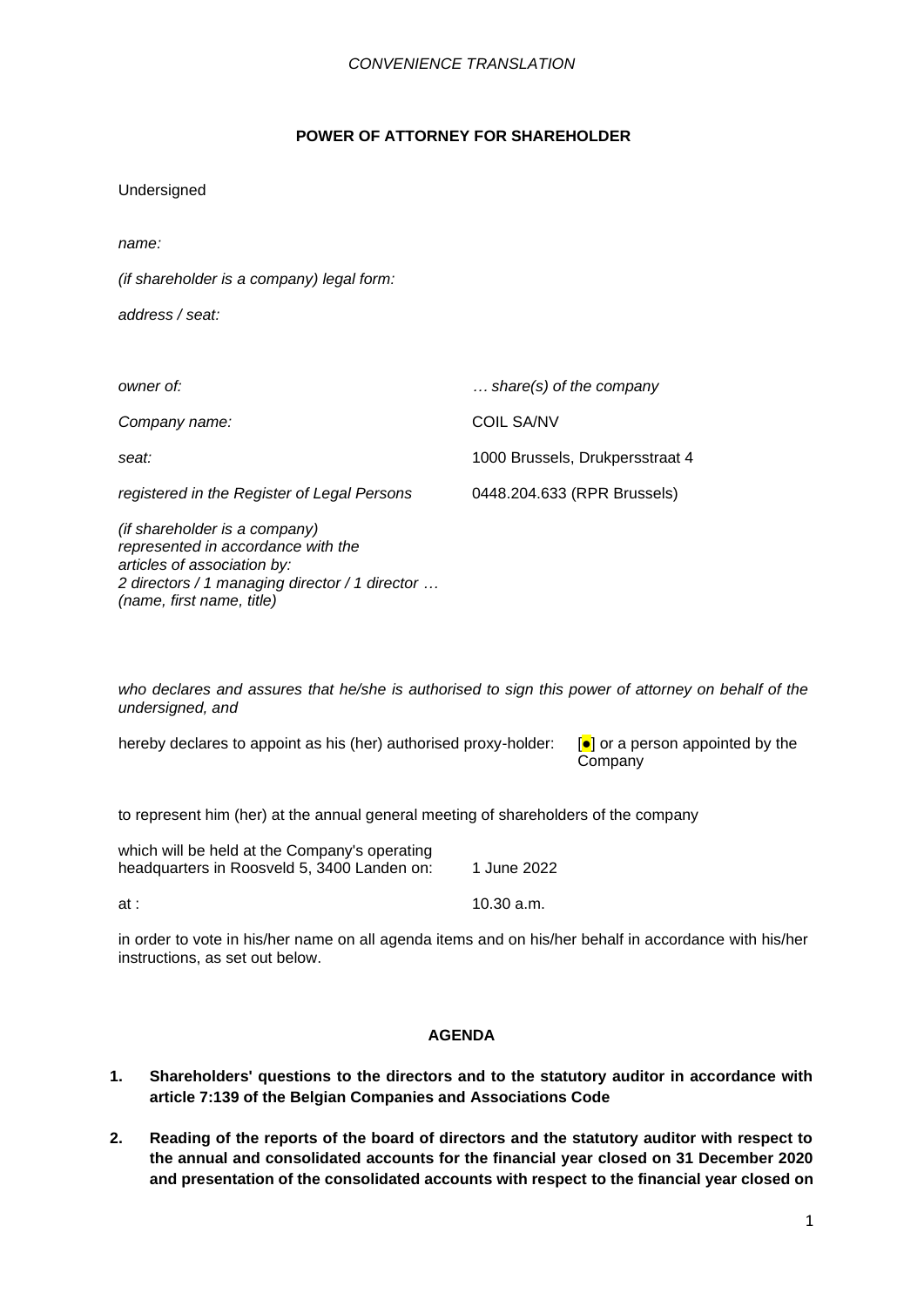### **31 December 2021**

### **3. Approval of the annual accounts for the financial year closed on 31 December 2021**

#### Proposed decision:

The general meeting decides to approve the annual accounts for the financial year closed on 31 December 2021.

#### **4. Decision on the allocation of the result**

#### Proposed decision:

The result to be allocated is:

| - Result carried forward:       | 1,196,008.09 EUR |
|---------------------------------|------------------|
| - Result of the financial year: | 2.188.176.10 EUR |
| Total result to be allocated:   | 3,384,184.19 EUR |

The general meeting decides to allocate the result as follows:

- Legal reserve: - Profit to be carried forward: 3,384,184.19 EUR
- **5. Discharge to the directors for the performance of their mandate in the financial year closed on 31 December 2021**

### Proposed decision:

The general meeting decides to grant discharge to each of the directors, by specific and individual vote for each of them, for the performance of their mandate during the financial year closed on 31 December 2021.

# **6. Discharge to the statutory auditor for the actions taken in the context of his supervisory mandate for the financial year closed on 31 December 2021**

### Proposed decision:

The general meeting decides to grant discharge to the statutory auditor for the actions taken in the context of his supervisory mandate during the financial year closed on 31 December 2021.

# **7. Renewal of the mandates of Finance & Management International NV and of Mr. Patrick Chassagne as directors**

#### Proposed decision:

The general meeting decides to renew the mandates of Finance & Management International NV and of Mr. Patrick Chassagne as directors of the Company. Their term of office will expire immediately after the ordinary general meeting which will be called upon to approve the annual accounts for the financial year ending on December 31, 2027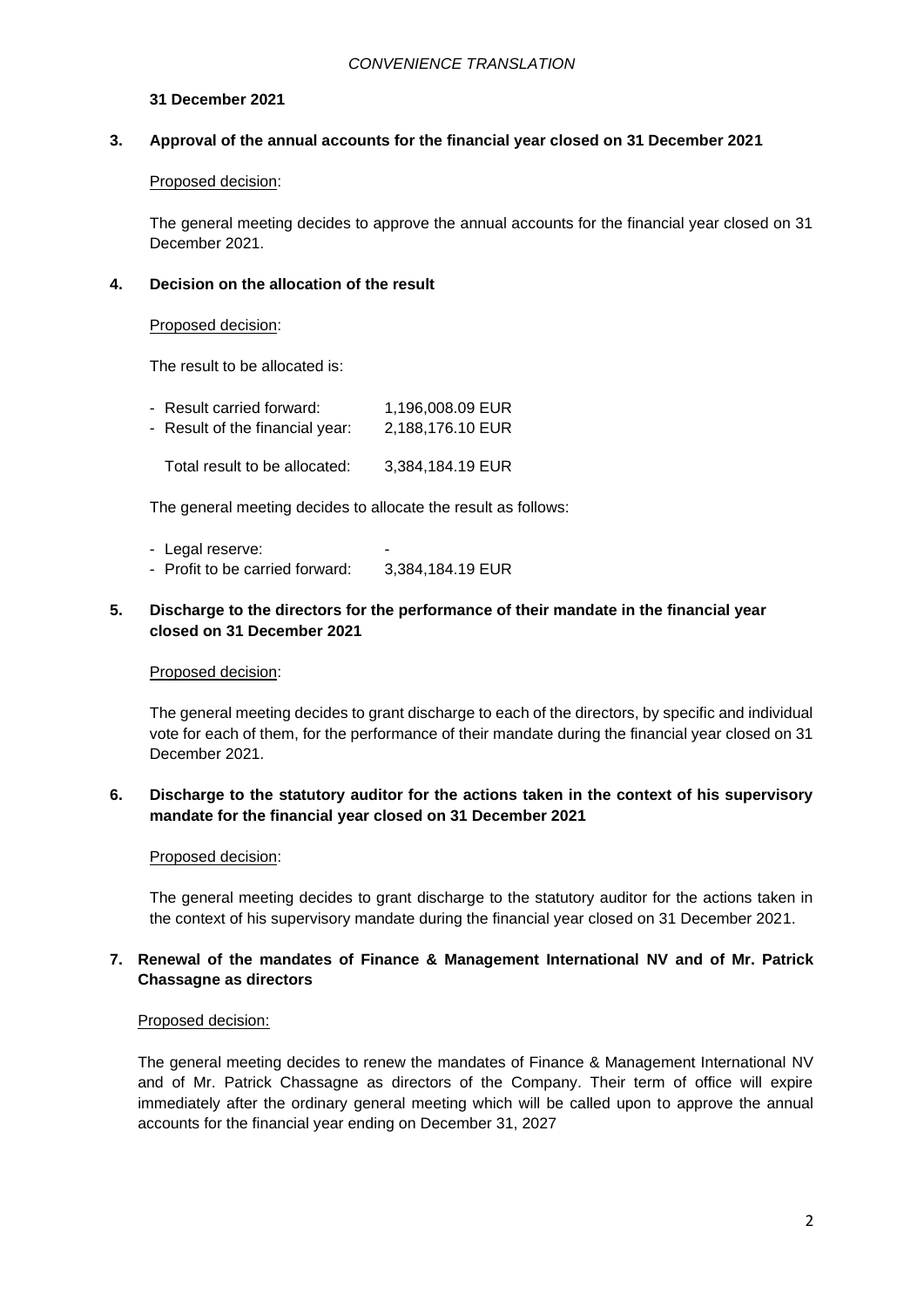# *CONVENIENCE TRANSLATION*

The general meeting decides that the mandate of Finance & Management International NV as director shall be unpaid, save for future decision of the general meeting in this respect. The general meeting decides to set the remuneration of the mandate of Patrick Chassagne as director at EUR 132.000 per year.

# **8. Power of attorney**

### Proposed decision:

The general meeting decides to grant a special proxy to Ms Florence Colpaert, Ms Natalya Hrechdakian and Mr Vadim Van Poppel, c/o Lydian, Havenlaan 86c b113, 1000 Brussels, all acting individually and with the power of substitution, to undertake all actions necessary or useful for the filing of the aforementioned decisions in view of the publication in the Annexes to the Belgian Official Gazette (including the signature of all publication forms and other documents).

### **9. Other topics**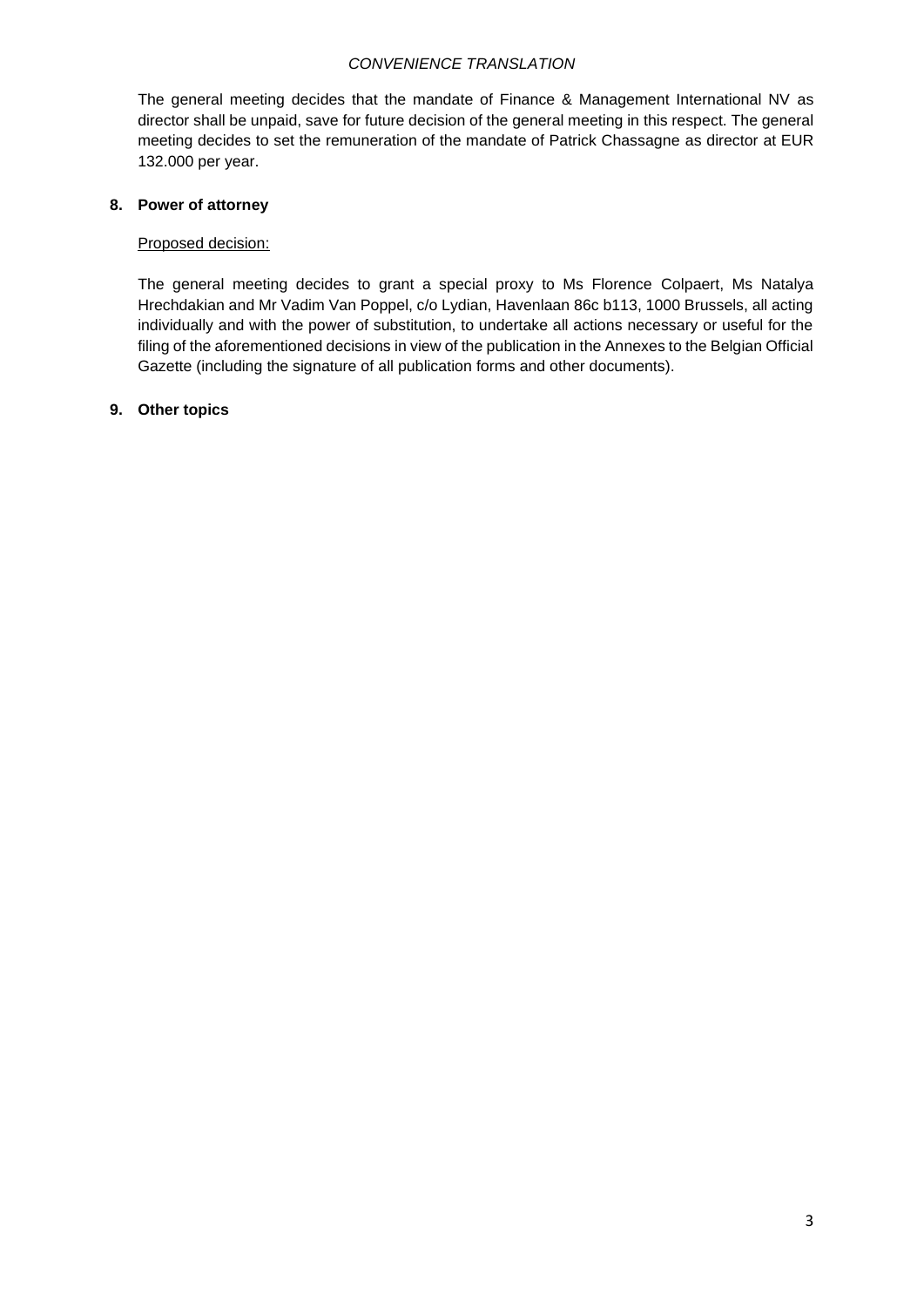#### *CONVENIENCE TRANSLATION*

# **VOTING INSTRUCTIONS**

| Vote on proposal 3 of the agenda                                                                                                                        |  |  |  |  |
|---------------------------------------------------------------------------------------------------------------------------------------------------------|--|--|--|--|
| Approval of the annual accounts for the financial year closed on 31 December 2021                                                                       |  |  |  |  |
| for<br>П                                                                                                                                                |  |  |  |  |
| against<br>$\Box$                                                                                                                                       |  |  |  |  |
| abstention<br>П                                                                                                                                         |  |  |  |  |
| Vote on proposal 4 of the agenda                                                                                                                        |  |  |  |  |
| Decision on the allocation of the result                                                                                                                |  |  |  |  |
| for<br>$\Box$                                                                                                                                           |  |  |  |  |
| against<br>□                                                                                                                                            |  |  |  |  |
| abstention<br>П                                                                                                                                         |  |  |  |  |
| Vote on proposal 5 of the agenda                                                                                                                        |  |  |  |  |
| Discharge to the directors for the performance of their mandate in the financial year                                                                   |  |  |  |  |
| closed on 31 December 2021                                                                                                                              |  |  |  |  |
| James Clarke<br>≻                                                                                                                                       |  |  |  |  |
| for<br>П                                                                                                                                                |  |  |  |  |
| against<br>$\Box$                                                                                                                                       |  |  |  |  |
| abstention<br>$\Box$                                                                                                                                    |  |  |  |  |
| Finance & Management International NV<br>➤                                                                                                              |  |  |  |  |
| for<br>П                                                                                                                                                |  |  |  |  |
| against<br>$\Box$                                                                                                                                       |  |  |  |  |
| abstention<br>$\Box$                                                                                                                                    |  |  |  |  |
| ➤<br>Patrick Chassagne                                                                                                                                  |  |  |  |  |
| for<br>$\Box$                                                                                                                                           |  |  |  |  |
| against<br>$\Box$                                                                                                                                       |  |  |  |  |
| abstention<br>П                                                                                                                                         |  |  |  |  |
| <b>Thomas Frost</b><br>⋗                                                                                                                                |  |  |  |  |
| for<br>П                                                                                                                                                |  |  |  |  |
| against<br>$\Box$                                                                                                                                       |  |  |  |  |
| abstention<br>$\Box$                                                                                                                                    |  |  |  |  |
|                                                                                                                                                         |  |  |  |  |
| Vote on proposal 6 of the agenda                                                                                                                        |  |  |  |  |
|                                                                                                                                                         |  |  |  |  |
| Discharge to the statutory auditor for the actions taken in the context of his supervisory<br>mandate for the financial year closed on 31 December 2021 |  |  |  |  |
| for<br>$\Box$                                                                                                                                           |  |  |  |  |
| against<br>$\Box$                                                                                                                                       |  |  |  |  |
| abstention<br>$\Box$                                                                                                                                    |  |  |  |  |
| Vote on proposal 7 of the agenda                                                                                                                        |  |  |  |  |
|                                                                                                                                                         |  |  |  |  |

- Renewal of the mandates of Finance & Management International NV and of Mr. Patrick Chassagne as directors and approval of their remuneration